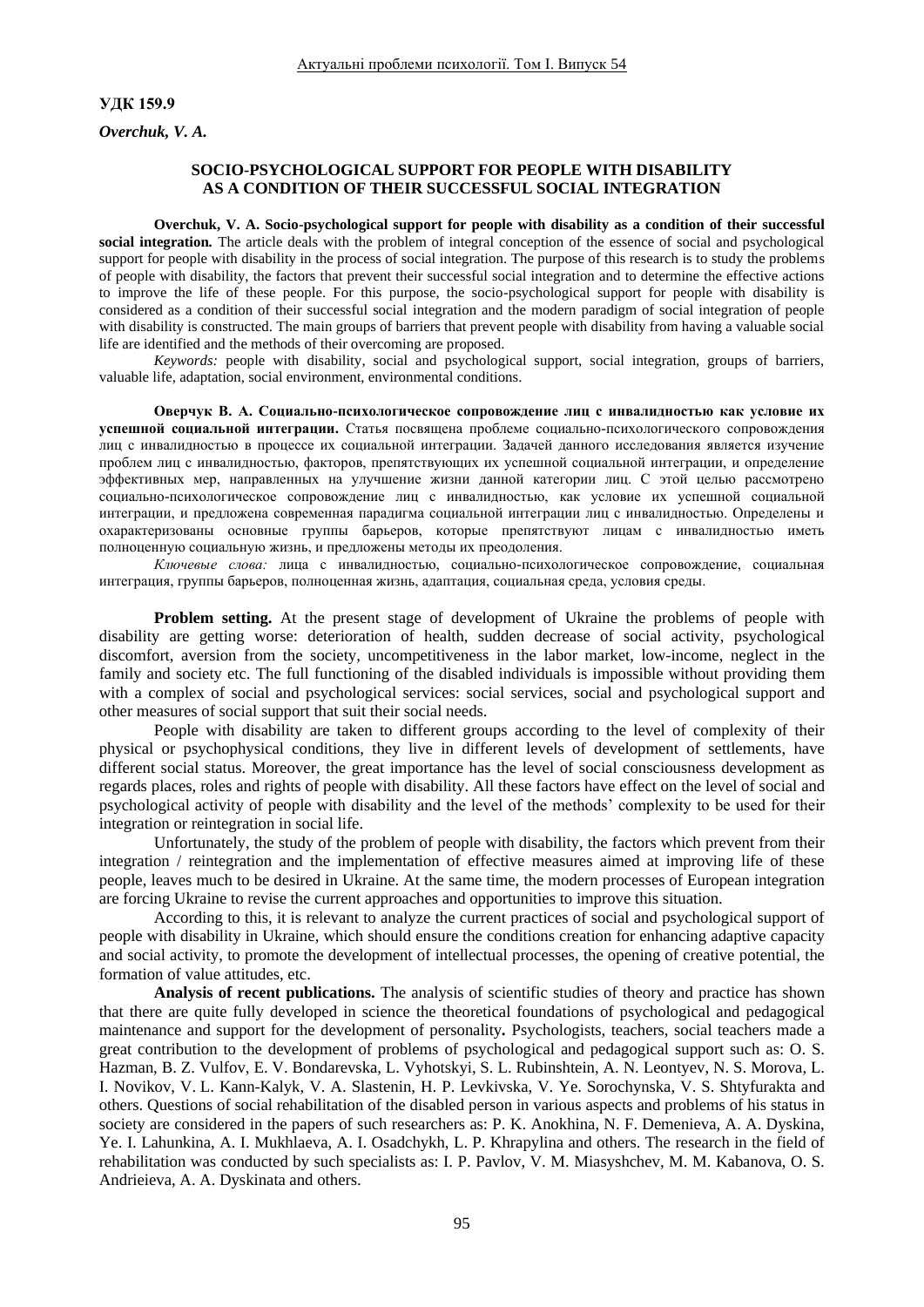Nevertheless, the problem of integral conception of the essence of social and psychological support of people with disability in the process of social integration, its forms and methods is in the stage of accumulation of empirical material and theoretical developments.

**The purpose of the article** is to consider the socio-psychological support of people with disability as a condition for their successful social integration and build a modern paradigm for the social integration of people with disability.

**The statement of the main research material.** Careful inspection of a number of studies demonstrates the multifaceted problem of social integration of people with disability.

Alpatova and Zub [1] studied the difficulties faced by a person with disability in an urban environment, in terms of sociology. Interestingly, even after 10 years most of the problems, which had been analyzed by the researchers, remained relevant, and not only in the urban environment [2].

Two major groups of barriers that prevent people with disability from having a full social life are physical and psychological barriers. Typically, the most attention is focused on the first group, which is directly related to the physical disability that a person with a disability has. At the same time, psychological barriers are equally important. The source of these barriers can be the same people with disability and all other people. Firstly, the person with a disability can seek more isolated life from society. These people often close up in their world and have a very narrow circle of communication, which includes family members, doctors, possibly a few friends and the same disabled people. The first reason for this lifestyle may be the limitation of physical activity and the lack of adequate infrastructure, which makes a person a prisoner of his own place. Also, a person may despair in himself and others, and refuse the opportunity to realize himself in society. Secondly, the reluctance of other people to accept people with disability into their environment remains widespread. Particularly painful is the phenomenon in the labor market. The reasons here may be different: fears that a person with disability will work less or less qualitatively than others; fears that the physical limitation of a person with disability may repel other people who cooperate with the enterprise; a reluctance to have in the environment anyone who has certain physical differences and the reluctance to spend resources to provide adequate working conditions for people with disability [2; 7].

At the same time, in society, a person with disability may encounter misunderstandings from other people. There may arise another problem, it is communication problem, which is closely linked to both physical and psychological barriers.

Firstly, the communication barrier can exist as a physical display of a disease, for example, in the case when the person has got limited physical activity or hearing and speech defects. Secondly, as it was mentioned above, there are often situations where a person with disability closes in a narrow circle of people, mostly members of his or her family and some other people with disability. Thirdly, a person with disability may have negative experience of dealing with so-called «sane» people through discrimination, disparaging attitude, misunderstanding, insults [3].

Indeed, the problem of discrimination and stigmatization of people with disability remains acute both in Ukraine and in other countries of the world [5]. However, it is obvious that the formal prohibition of discrimination at the state level does not completely eliminate this problem. Particularly painful this problem is for those people with disability who seek a fulfilling working life and professional realization. Discrimination can be manifested in various forms: when hiring somebody or refusal of work, offer of work of lower qualification level, offer of worse pay conditions, refusal of training and development of professional skills; in a biased attitude; there is insult, humiliation, depreciation; humiliation of achievements in front of those around one and others. Stigmatization is quite close to discrimination. In addition, the causes of the problem are not only physical disabilities of persons with disabilities. First, there is a high level of corruption in Ukraine and there are people who have paid disability for money. Certainly, that the society will be sceptical and suspicious of all people with disability in whom the physical manifestations of disability are not obvious. Another aspect of the stigmatization problem is state and regional policy. If relatively recently, the greatest attention has been paid to the physical problems of people with disability, then today, the politicians and sociologists are rethinking the approaches that have existed to this day. On the one hand, the state tries to take care of its citizens who have special needs and are in most cases socially disadvantaged. On the other hand, in 2015, Ameri conducted a study which showed that the imperfection of the system as a whole leads to the fact that people with disability stop to seek changes in life, lose interest in normal employment, become accustomed to being concerned about the state and gradually begin to take a passive position in life. This situation leads to the fact that people with disability are poorly integrated into the society and become subject to stigma. They are begun to despise, considered a burden to society, lazy and so on [1]. This particularly complicates the life of those people who, despite physical obstacles, want to find a full-fledged job and have a full social and working life.

Another group of barriers is educational and informational. Thus, not in every locality, people with disability have the opportunity to receive full counselling on the services and organizations that can help them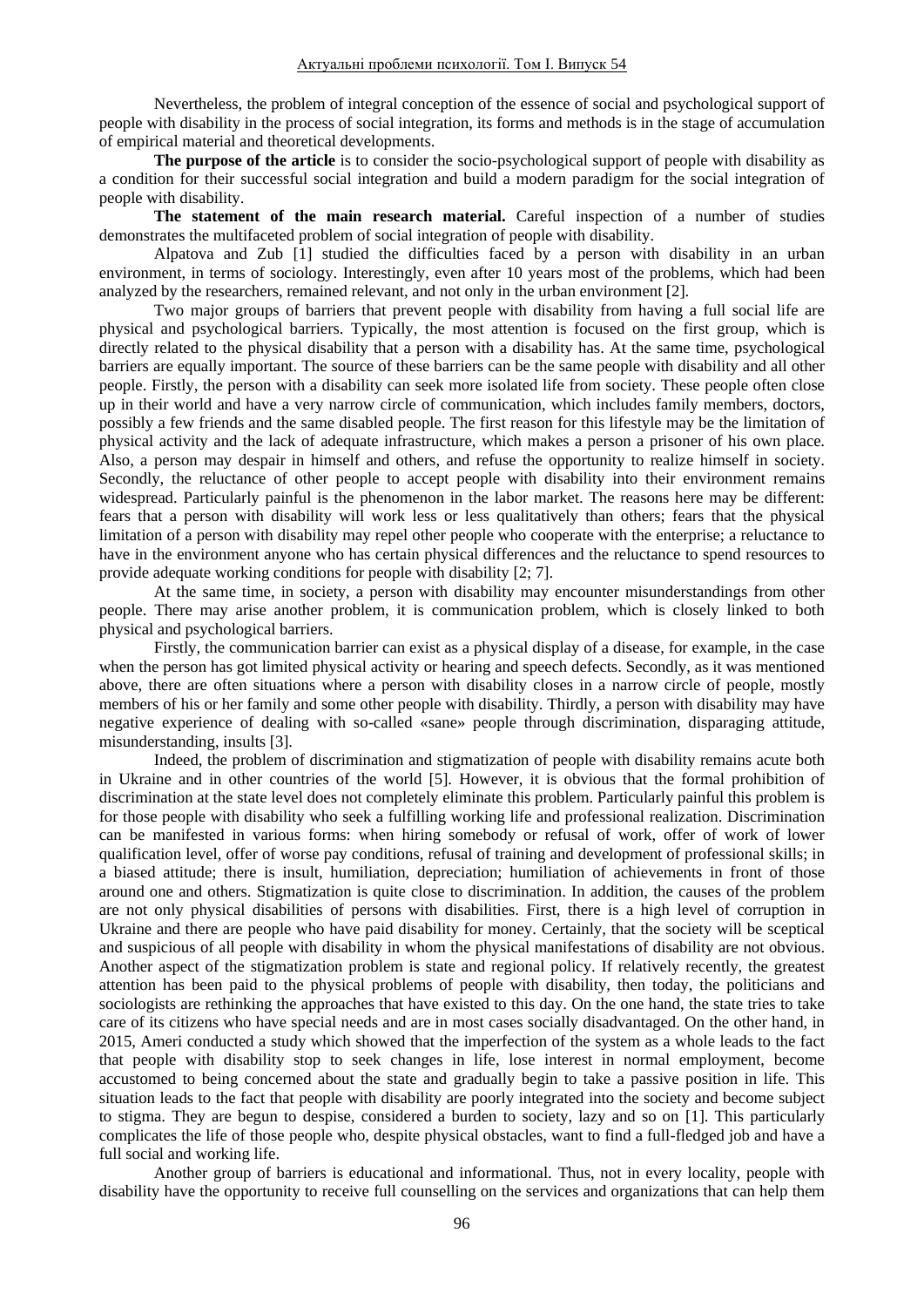[2]. As for education, many Ukrainian educational institutions are not yet adapted to the fact that their students may include people with disability. In addition to the lack of elevators, equipped passageways and aisles, there is a problem with training: employees of educational institutions must learn to work properly with people with disability and give others an example of how should be communication with such people – communication on the principles of equality, justice, respect, respect for human rights [6]. In order to overcome information barriers, it is important to organize the work of social services, employment services, psychological services, and medical institutions and other services and organizations so that everyone with disability and members of their families receive full information about their rights, learning opportunities, rehabilitation and employment. Active collaboration with traditional and online media is needed to systematically extension important information to people with disability.

Another group of methods for overcoming communication and information barriers is the using of new technologies. Today's information technologies allow broadening the circle of communication through the Internet, in particular, through social networks, forums and means of remote communication. Therefore, one way to accelerate the social integration of people with disability is to ensure certain groups of such people have access to the Internet. Communication, through the Internet, can have several benefits for certain categories of people with disability: there is no need to go or go anywhere, overcoming infrastructure deficiencies; other people with whom a person with disability communicates, may if they wish, not to see the person at all and, and therefore not to know that they are consorting with a person who has certain physical characteristics.

At the same time, this method of communication is not without its disadvantages. Thus, for some people with disability, who have movement restrictions, it may be necessary to equip with additional technical means in order for the disabled person to be able to use the new technologies independently (custom mouse, keyboard, recording and audio playback, etc.). Some people, especially older people, may find it difficult to learn new technologies and for them it is necessary to arrange additional training. This is especially true for the elderly with disability and those who are unable to use a regular computer themselves due to certain restrictions on physical activity. Moreover, online communication cannot replace traditional communication and it cannot be the only solution to the problem of social integration of people with disability. Therefore, it is necessary to eliminate other physical and psychological barriers to the mobility of such people and better communication with other members of society. In addition to the Internet, other technologies can be used to overcome communication barriers. Therefore, Politis, Robb, and Yakkundi [8] describe some examples of developing computer games for people with autism spectrum disorders and certain mental disorders (intellectual disabilities), people with such disorders were involved. Each of the authors of the computer games development and development projects described above aimed at improving the reading, communication and socialization skills of people with disability.

This way of solving the problem of communication development skills for Ukraine with its potential in the IT sphere is quite real and can complement other methods, which are used by specialists of social and medical institutions today. At the same time, according to the authors' study, it is still necessary to continue to study the effectiveness of such computer games for different groups of people with disability and to improve these games based on the results of research [8].

For removal the problem of discrimination and stigmatization, the scientists suggest working in two ways: to take the action with those who are stigmatized and discriminated against and with those who stigmatize and discriminate, which requires different methods of solving the problem. Working with people with disability should help these people take an active life position, and it should be supported by appropriate rehabilitation, training, counseling and infrastructure arrangements. In turn, the working with other people should be directed at developing a conscious vision of the problems of people with disability, understanding and tolerance [4].

Research on the conditions of social and psychological support for people with disability requires, first of all, an understanding of the essence and nature of social and psychological adaptation. It should be noted that the problems of adaptation of people with disability have not only objective but also subjective character. These include:

- Low self-esteem of people with disability and unavailability to enter into public relations;

- Lack of individual communication experience outside the walls of educational institutions or beyond family communication;

- The dominance of the abstention mood over the active life manifestation, the consumer attitude towards others, brought up in the previous period of life;

- Low motivation to employment when there is a possibility to live for help; individual disorders of psychophysical development, significantly limit both in the normative and objective manner the possibility of self-realization [6].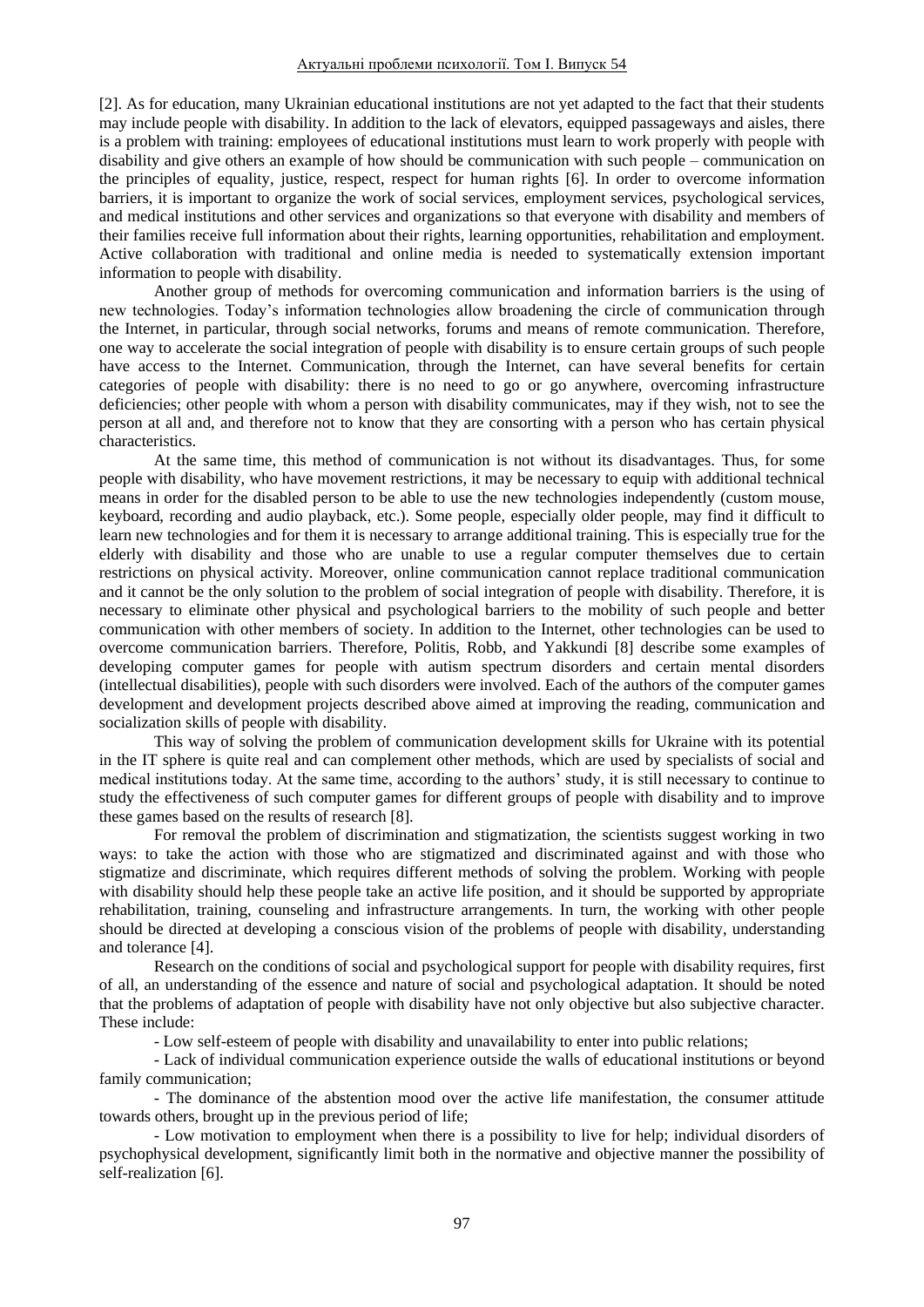Socio-psychological support for all categories of people with disability provides the creation of conditions for increasing adaptive possibility and social activity, concurs the development of intellectual processes, the disclosure of creative potential, the formation of value attitudes, etc.

Finding the ways to solve of the problem of social integration of people with disability should begin from the depth analysis of the barriers to such people. In many cases, it is impossible to eliminate the main barrier – the physical limitation of the person. However, the existing approaches allow overcoming or reducing both physical and psychological, communication, information and educational barriers. The important thing is a comprehensive approach and the using of different methods at the same time to achieve faster and more efficient result. The general paradigm of social integration of people with disability can be generalized as shown in Fig. 1.



*Fig. 1.* **The modern paradigm of social integration of people with disability**

The focus is displacing from solely physical problems to other problems and needs that people with disability have. It is important to develop interaction between individual stakeholders, especially between society in general and people with disability, to find common points of contact, to resolve the existing conflicts and to build trust. Such work should be based on the principles of systematic, scientific, equal opportunity, impartial attitude, continuous learning and coordination of actions of different interested groups.

**Conclusions***.* Thus, social and psychological support for people with disability includes many forms of assistance, such as social support, psychological support, psychological and pedagogical support, etc. Social support, as a continuous prolonged process, involving social rehabilitation and integration of people with disability into society, it is made possible by the enrichment of macro-social conditions of the environment (accessibility of the environment, expanding the system of social connections).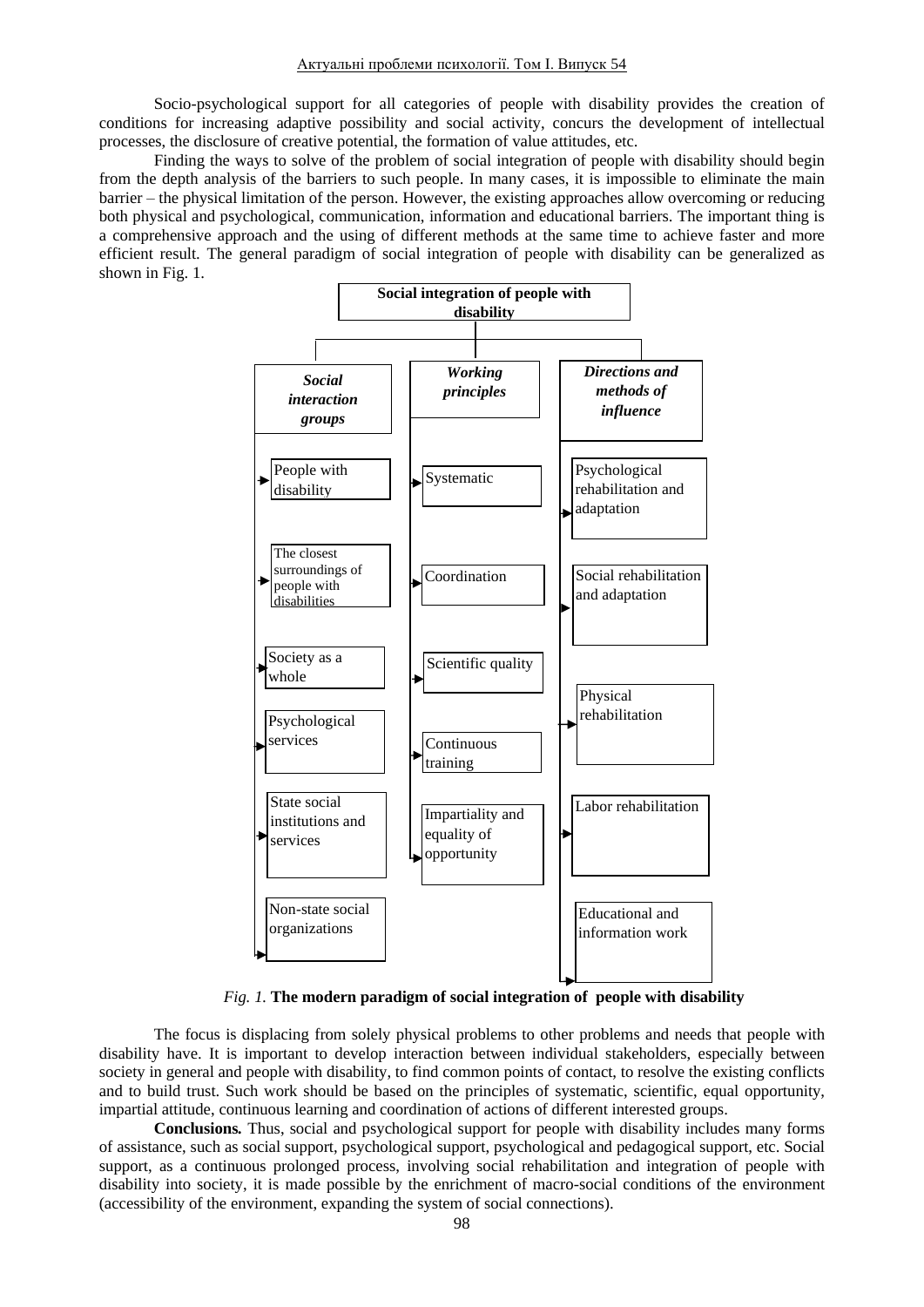Psychological support, which is based on positive assistance in overcoming internal barriers, the assistance in socialization and adaptation, increasing resources and compensation of limitations, it is realized as a result of enrichment of psychological resources of the environment (positive assistance, creation of safe conditions, cooperation).

Socio-psychological support is focused on the development of autonomy in solving their own problems, based on building the relationships of understanding with society, by enriching the psychological environment. With this form of assistance, an important place is given to educators, psychologists, the closest surroundings, who accompany the person at all stages of change and in a timely direct to, but do not care, help to escape from the usual path of dependence, passivity, helplessness to the path of independence and responsibility.

Socio-psychological support for people with disability is possible in the development and enrichment of macro-social, psychological and social conditions of the environment. It is a specially organized process that involves the creation of an optimally accessible environment for the development of general cultural, professional competencies and the development of psychologically healthy personality.

**Prospects for further research** may be to explore the forms and methods of social and psychological support for people with disability in order to improve their social integration.

#### **Список використаних джерел**

1. Алпатова П.С. Людина з обмеженими фізичними можливостями в міському середовищі / П.С. Алпатова // Український соціум. – 2006. – № 1 – С. 7–16.

2. Богданов С. Пропозиції до політики щодо працевлаштування осіб з інвалідністю / С. Богданов // Лабораторія<br>законодавчих ініціатив [Електронний ресурс]. – Режим доступу : http://parlament. org.ua/wp-[Електронний ресурс]. – Режим доступу : http://parlament. org.ua/wpcontent/uploads/2017/09/DisabledPolicy.pdfh.

3. Бєлоносова Н.А. Стигматизація осіб з порушеннями фізичного здоров'я на ринку праці / Н.А. Бєлоносова // Ринок праці та зайнятість населення. – 2011. – № 2 – С. 38–42.

4. Дубич К. В. Ставлення суспільства до людей з обмеженими фізичними можливостями / К.В. Дубич // Духовність особистості: методологія, теорія і практика. – 2011. – № 3 (44) – С. 30–35.

5. Воеводина Е.В. «Инвалид» как социальная стигма и пространство для дискуссий / Е.В. Воеводина // Человек. Общество. Инклюзия. – 2014. – № 4 (20). – С. 10–15.

6. Мартынова Е.А. Организационно-педагогическая деятельность по построению и реализации индивидуальной образовательной траектории для инвалидов и лиц с ограниченными возможностями здоровья, обучающихся в системе инклюзивного высшего образования / Е.А. Мартынова // Современные проблемы науки и образования. –  $2016. - No.5.$ 

7. Ameri, M. The disability employment puzzles: a field experiment on employer hiring behavior / M. Ameri // Labor and Employment Relations Association conference. – 2015. – P. 1–70.

8. Politis, Y. People with Disabilities Leading the Design of Serious Games and Virtual Worlds / Y. Politis, A. Yakkundi, et al. // International Journal of Serious Games. – 2017. – No4(2). – P. 87–97 [Електронний ресурс]. – Режим доступу : <https://doi.org/10.17083/ijsg.v4i2.160>

### **Spysok vykorystanykh dzherel**

1. Alpatova P.S. Liudyna z obmezhenymy fizychnymy mozhlyvostiamy v miskomu seredovyshchi / P.S. Alpatova // Ukrainskyi sotsium. – 2006. – № 1 – S. 7–16.

2. Bohdanov S. Propozytsii do polityky shchodo pratsevlashtuvannia osib z invalidnistiu / S. Bohdanov // Laboratoriia zakonodavchykh initsiatyv [Elektronnyi resurs]. – Rezhym dostupu : http://parlament. org.ua/wpzakonodavchykh initsiatyv [Elektronnyi resurs]. – Rezhym dostupu : http://parlament. org.ua/wpcontent/uploads/2017/09/DisabledPolicy.pdfh.

3. Bielonosova N.A. Styhmatyzatsiia osib z porushenniamy fizychnoho zdorovia na rynku pratsi / N.A. Bielonosova // Rynok pratsi ta zainiatist naselennia. – 2011. – № 2 – S. 38–42.

4. Dubych K. V. Stavlennia suspilstva do liudei z obmezhenymy fizychnymy mozhlyvostiamy / K.V. Dubych // Dukhovnist osobystosti: metodolohiia, teoriia i praktyka. – 2011. –  $N_2$  3 (44) – S. 30–35.

5. Voevodina E.V. «Invalid» kak social'naja stigma i prostranstvo dlja diskussij / E.V. Voevodina // Chelovek. Obshhestvo. Inkljuzija. – 2014. – № 4 (20). – S. 10–15.

6. Martynova E.A. Organizacionno-pedagogicheskaja dejatel'nost' po postroeniju i realizacii individual'noj obrazovatel'noj traektorii dlja invalidov i lic s ogranichennymi vozmozhnostjami zdorov'ja, obuchajushhihsja v sisteme inkljuzivnogo vysshego obrazovanija / E.A. Martynova // Sovremennye problemy nauki i obrazovanija. – 2016. – № 5.

7. Ameri, M. The disability employment puzzles: a field experiment on employer hiring behavior / M. Ameri // Labor and Employment Relations Association conference. – 2015. – P. 1–70.

8. Politis, Y. People with Disabilities Leading the Design of Serious Games and Virtual Worlds / Y. Politis, A. Yakkundi, et al. // International Journal of Serious Games. – 2017. – No4(2). – P. 87–97 [Elektronnyi resurs]. – Rezhym dostupu : https://doi.org/10.17083/ijsg.v4i2.160

**Оверчук В. А. Соціально-психологічний супровід осіб з інвалідністю як умова їхньої успішної соціальної інтеграції.** Стаття присвячена проблемі цілісного уявлення про сутність соціально-психологічного супроводу осіб з інвалідністю в процесі соціальної інтеграції. Завданням даного дослідження є вивчення проблем осіб з інвалідністю, факторів, що перешкоджають їхній успішній соціальній інтеграції, та визначення ефективних